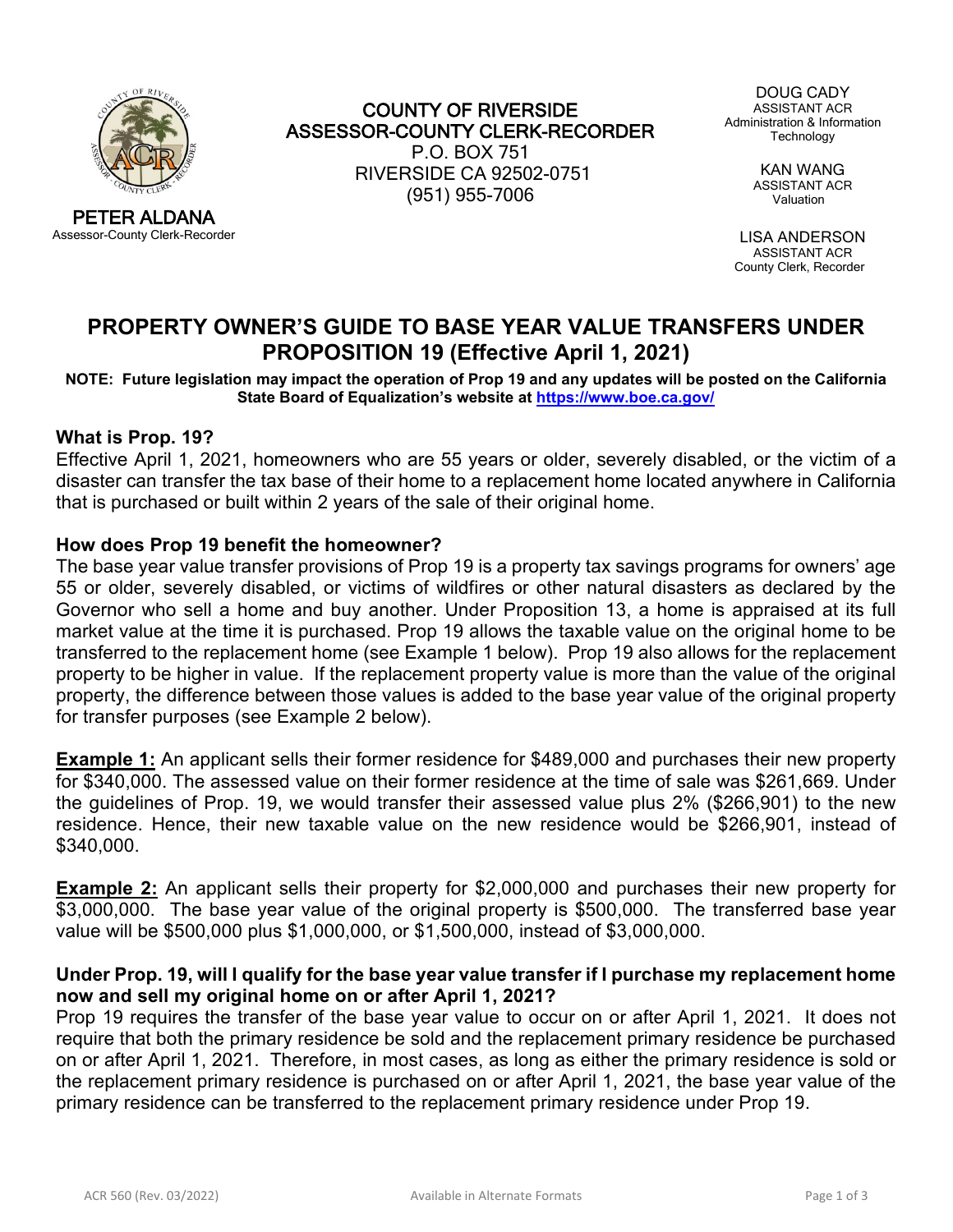# **Must the property be owner-occupied?**

Yes. Both the original and replacement property must be eligible for a homeowner's exemption. This means that the property must be the owner's principal place of residence.

# **Do I need to be receiving the homeowners' exemption on my original property when it is sold?**

No. The original property must be eligible for the homeowners' exemption because you own it and because it was your principal place of residence at the time of its sale.

If you did not have the homeowners' exemption on your property, you may need to provide documents to the assessor that prove it was your principal place of residence. Proof of residency may include voter or vehicle registration, bank accounts, or income tax records.

# **If I receive the benefit of Prop. 19, may I still qualify and claim a Homeowner's or Disabled Veteran's Exemption?**

Yes. If you qualify for either of these exemptions, you will need to file separately.

#### **May I take advantage of this tax saving program more than once?**

Yes, Prop. 19 allows homeowners who are 55 years or older, or disabled to transfer their tax base up to three times. Victims of wildfires or other natural disasters may transfer their tax base once per event.

# **Is there a time limit for this program?**

Yes. You must purchase or complete construction on the replacement dwelling within two years of the sale of the original property. Claims must be filed within three years of the purchase or completion of construction of the replacement dwelling to receive retroactive relief. Eligible claims filed more than three years after the purchase or completion of construction will receive prospective relief.

#### **What happens if I buy a replacement home that costs more than my original home and want to transfer my tax base?**

If you are over 55 years, severely disabled, or the victim of a disaster, Prop. 19 allows homeowners who purchase a replacement home of greater value than their original home to transfer their tax base with an adjustment to account for the value difference. The portion that is over the value of the original home will be reassessed at current market value.

# **If I decide to build my replacement property, can I still qualify for Prop. 19?**

Yes. New construction does qualify for this program, although there are specific requirements that must be followed. If you are interested in pursuing this option, you may contact the Assessor's Office at (951) 955-6200 to go over the requirements.

#### **How will the Assessor's Office determine the market value of my replacement home if I build it myself?**

The Assessor's Office will determine the value of the newly constructed residence by looking at comparable sales of similar property. The value can often be substantially higher than the actual cost of construction especially if the work is completed by the homeowners and not by an outside general contractor.

#### **If I give my original property to my child, can I still qualify for a Prop. 19when I purchase a replacement property?**

No. The law provides that an original property must be sold for consideration and subject to reappraisal at full market value at the time of sale. Original property transferred to a child or disposed of by gift or inheritance does not qualify.